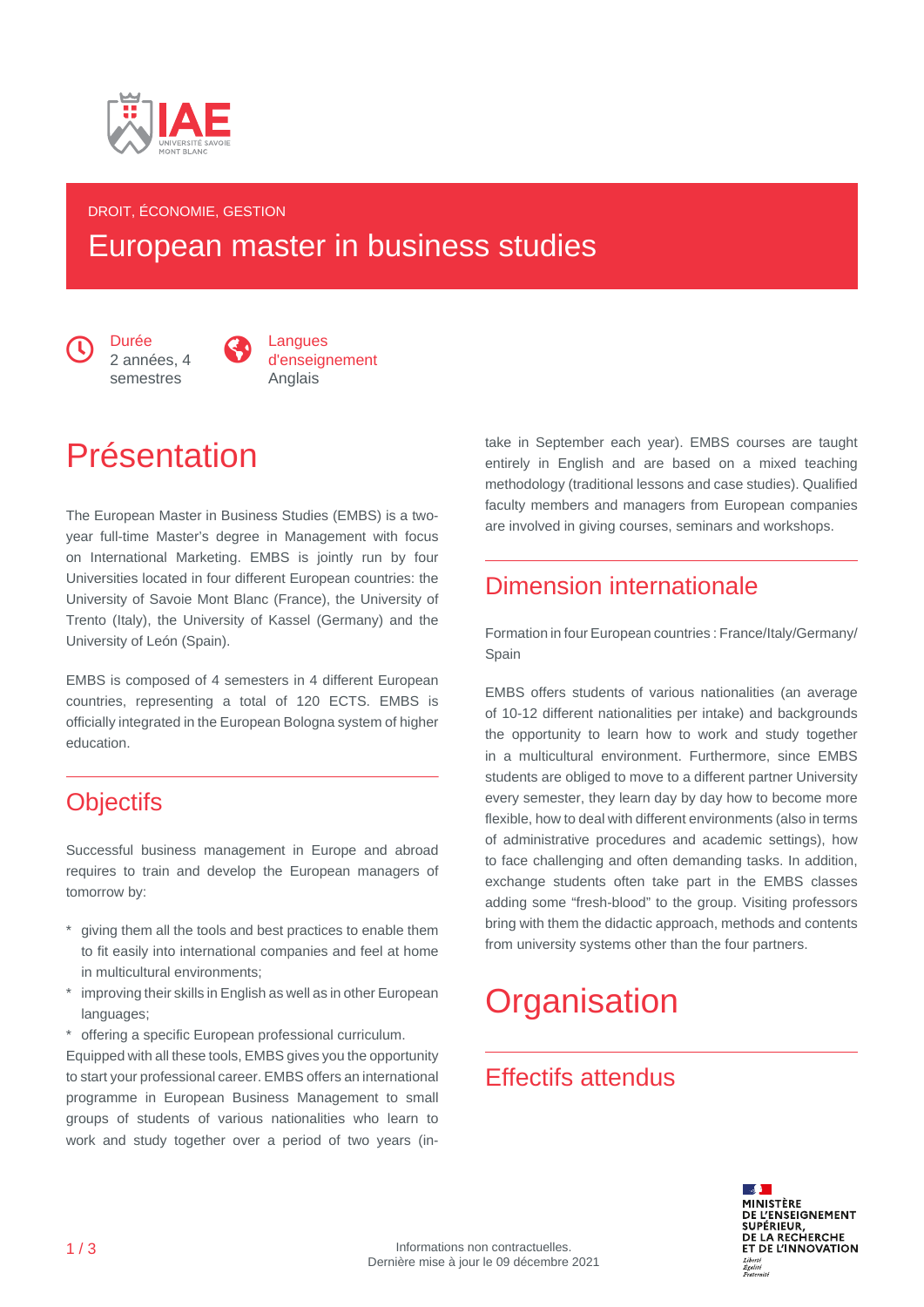

20-30 students each year

# Admission

## A qui s'adresse la formation ?

Students having a Bachelor's degree in Economics, Management or Business Studies are qualified to apply. Students of other study backgrounds (Social Sciences,

Engineering, Languages…) with a focus on Economics and/ or Management (at least 50 % of courses attended by the applicant must be in the field of Economics/ Business) are also eligible.

A minimum of 180 ECTS credits as well as certified working knowledge of the English language (at least at B2 level of the Common European Framework of

Reference for Languages or 560 paper-based TOEFL or 87 internet-based TOEFL or equivalent test results) are required.

## Candidater et s'inscrire

**T** [Application procedure](https://embs.eu/apply/application-procedure/)

# Et après

# Métiers visés et insertion professionnelle

The EMBS program is clearly designed for an efficient and concrete career preparation to reach some international business positions.

The EMBS graduates record a very high level of employment (94%) with graduates working in 26 countries all around the word (32% being concentrated in Germany, wich is fallowed by Italy and Switzerland). The knowledge obtaines during

the EMBS program ensures a steady job, 83% of graduates having a permanent contract.

# Infos pratiques

## **Contacts**

Responsable pédagogique Aude Pommeret  $\blacktriangleright$  Aude.Pommeret@univ-smb.fr

Scolarité administrative Scolarité EMBS EMBS@univ-smb.fr

### **Campus**

Annecy / campus d'Annecy-le-Vieux

#### En savoir plus

Site EMBS <https://embs.eu/>